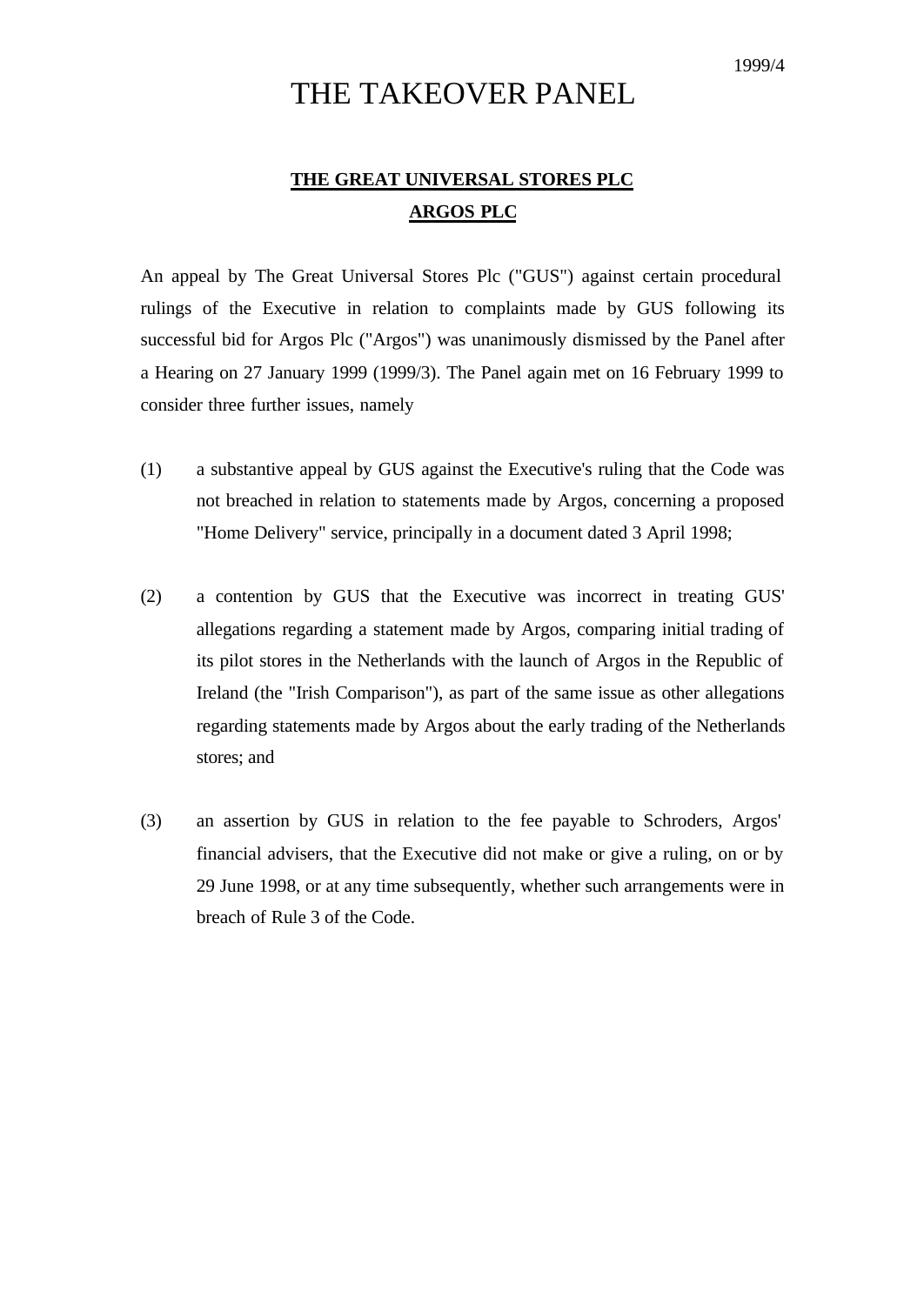#### **BACKGROUND**

#### **1. Home Delivery**

- 1.1 By letter dated 16 November, GUS sent to the Executive a copy of a letter dated 16 October addressed to the former directors of Argos. The letter of 16 October invited the recipients to provide explanations in respect of certain issues forming the subject matter of complaints notified to the Executive on behalf of GUS in May and June 1998. A further allegation was, however, referred to in that letter, which related to Argos' statements during the bid regarding its Home Delivery project. Details of this allegation were set out in a document sent to the Executive on 24 November (the "GUS Document"). The Executive, having deliberated whether or not to investigate the allegation, bearing in mind the substantial period of time that had elapsed since the bid, confirmed to GUS by letter dated 8 December that, on balance, it proposed to investigate the matter, which was the only new issue raised in the GUS Document.
- 1.2 On 26 February Argos referred in its first defence document to its planned Home Delivery service. A full page on this subject was included in Argos' Day 39 document on 3 April. The GUS Document focused on the statements contained in Argos' Day 39 document. GUS asserted that these statements regarding the project were factually inaccurate or misleading, and that since no binding agreement existed between Argos and Parcelforce to provide such service, Argos was not in a position to make such statements.
- 1.3 Following a detailed investigation, the Executive ruled that the Code had not been breached and this decision was communicated to GUS by letter dated 7 January. GUS notified the Panel of its intention to appeal this decision.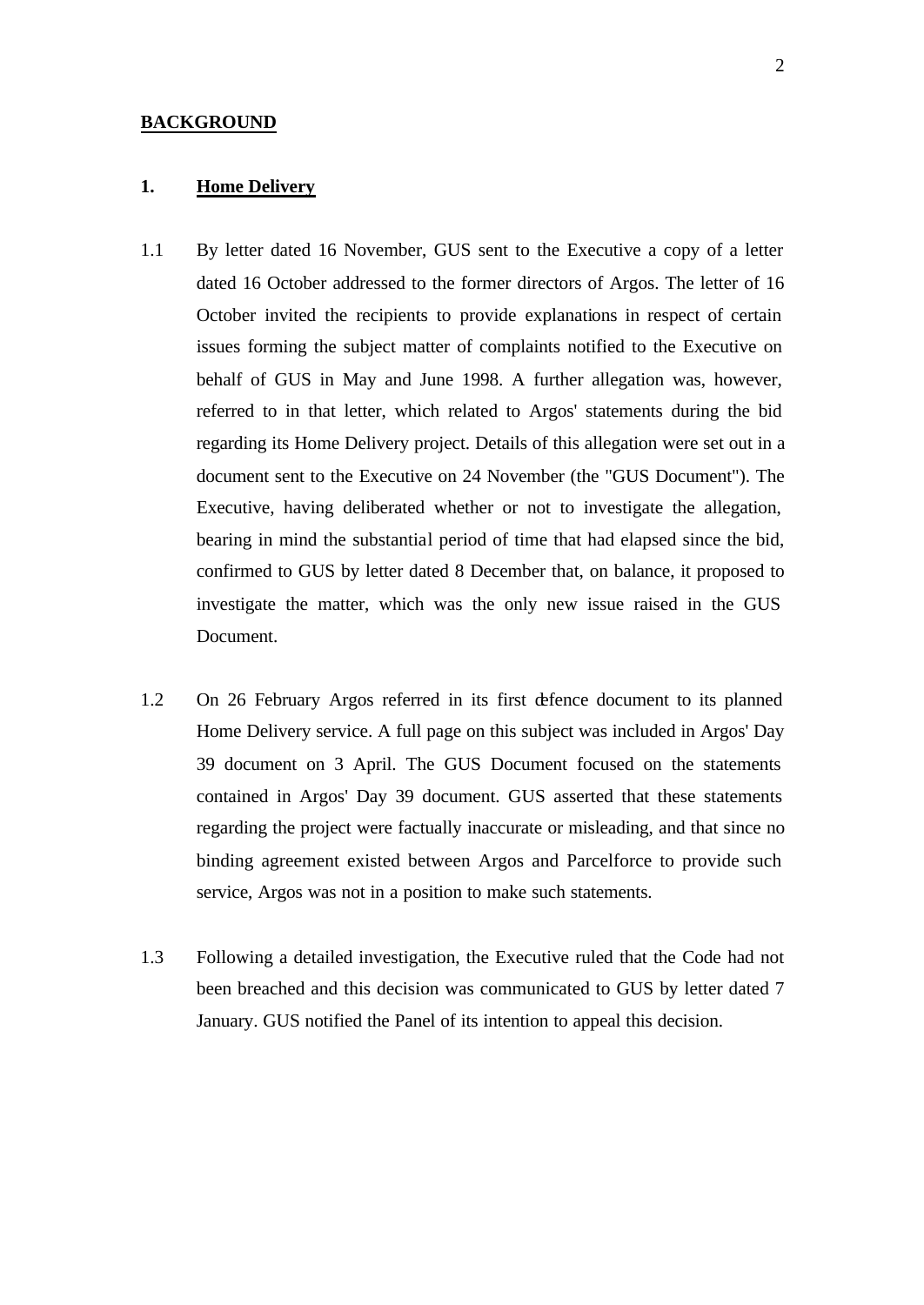1.4 The issue for determination by the Panel was whether or not the statements about Home Delivery referred to above were factually inaccurate or misleading, and thereby in breach of the Code. GUS alleged breaches of General Principles 5 and 6 and of Rule 19.3 in respect of the relevant statements. These General Principles and this Rule are in the following terms:

General Principle 5:

Any document or advertisement addressed to shareholders containing information or advice from an offeror or the board of the offeree company or their respective advisers must, as is the case with a prospectus, be prepared with the highest standards of care and accuracy.

General Principle 6:

All parties to an offer must use every endeavour to prevent the creation of a false market in the securities of an offeror or the offeree company. Parties involved in offers must take care that statements are not made which may mislead shareholders or the market.

Rule 19.3: Unacceptable Statements

Parties to an offer or potential offer and their advisers must take care not to issue statements which, while not factually inaccurate, may mislead shareholders and the market or may create uncertainty.

## **2. The Irish Comparison**

2.1 On 26 February Argos issued its first defence document, which ran to 29 pages. Appendix 1 reproduced the preliminary announcement of results for 1997 (published on the same day). At page 17 it was stated: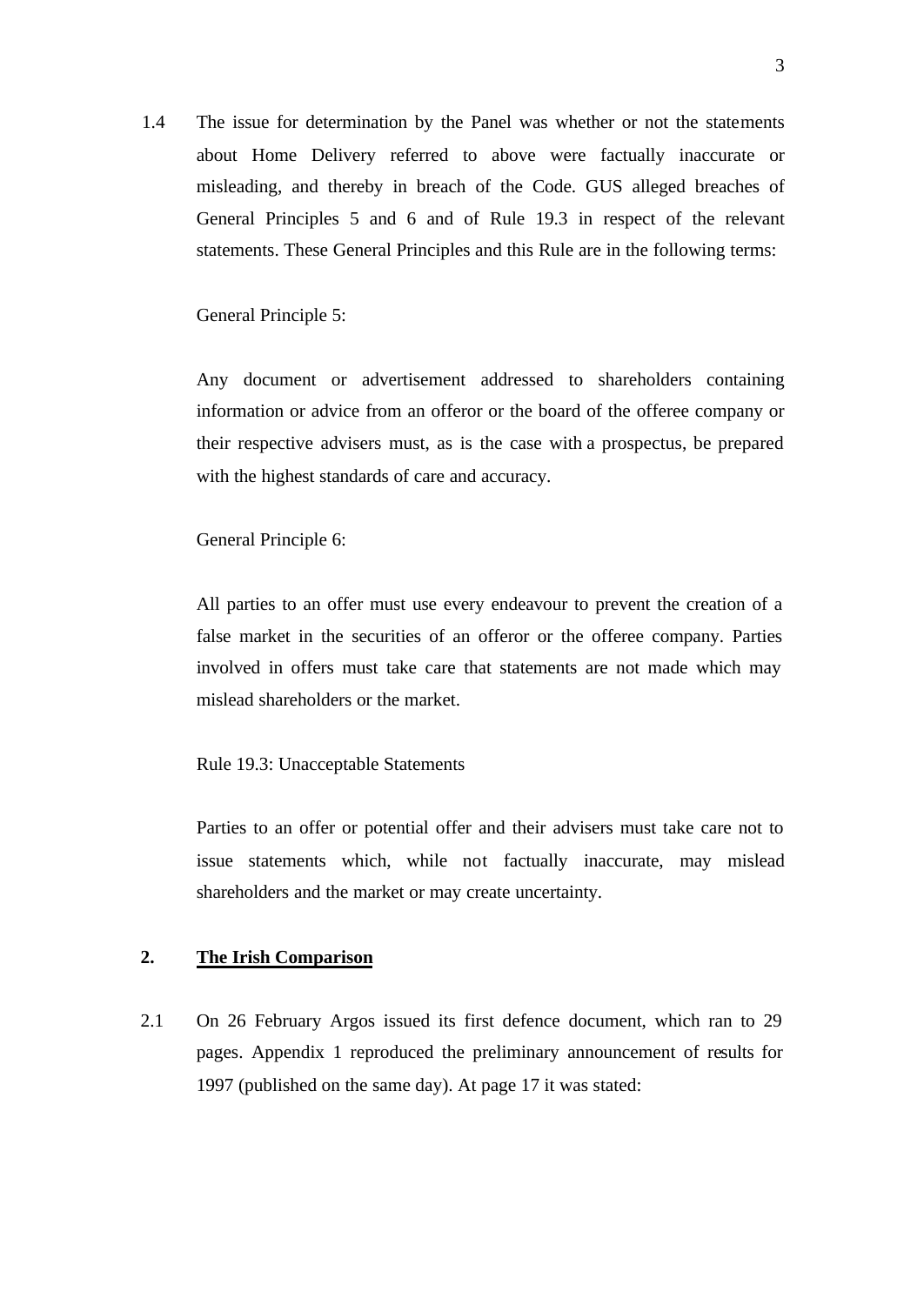"The five pilot stores in The Netherlands are now trading. Initial sales are ahead of expectations and the initial performance exceeds that achieved on the successful launch of Argos in the Republic of Ireland in 1996. However, with its own catalogue and discrete merchandise range, the investment in The Netherlands is budgeted to affect operating profit adversely by some £9 million in 1998."

This was the only comparison drawn between Argos Holland and Argos Ireland (the "Irish Comparison") published by Argos during the bid.

- 2.2 By letter dated 19 June, Linklaters, GUS' legal advisers, raised with the Executive the accuracy of certain statements which had been made about the initial performance of Argos' pilot stores in Holland in the light of their subsequent performance. On 29 June the Executive ruled that the Code had not been breached in relation (inter alia) to statements made about Argos Holland.
- 2.3 On 28 July, at a meeting requested by GUS, Lord Wolfson told the Executive that the statements made in respect of Argos Holland represented the single most important issue about the Argos bid defence which concerned him. At that meeting GUS presented to the Executive certain papers in which GUS compared initial trading in Holland to that hi Ireland.
- 2.4 By the letter dated 16 November, GUS sent to the Executive a copy of the letter dated 16 October addressed to the former directors of Argos (referred to in paragraph 1.1 above). The letter of 16 October included the complaints previously raised with the Executive about Argos Holland. The point regarding the Irish Comparison was included in the section headed "Holland".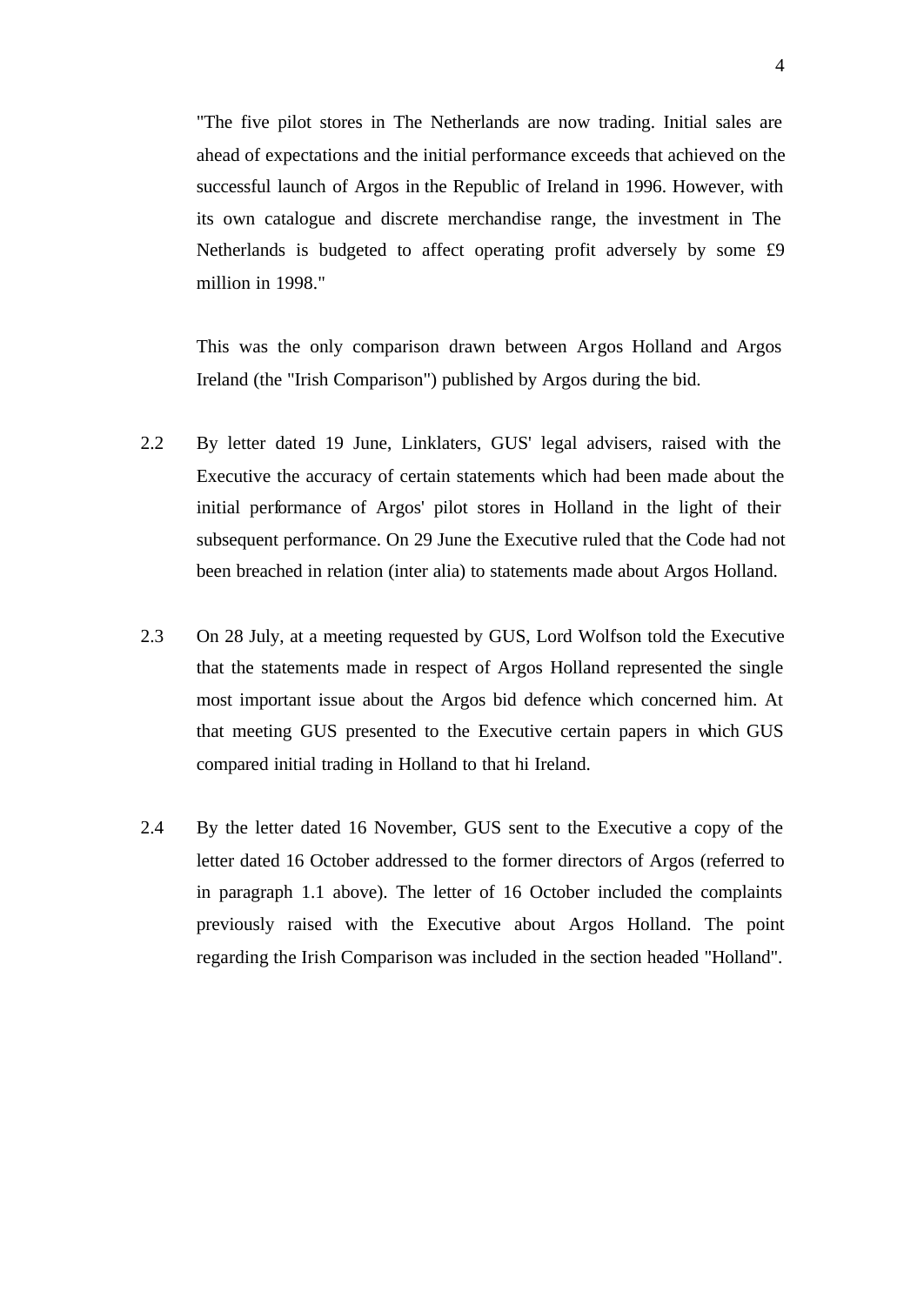- 2.5 By letter dated 23 December, GUS contended that failure to update the earlier favourable comparison between Argos Holland and Argos Ireland was a "new issue" and sought the Executive's confirmation that it would investigate the matter.
- 2.6 By letter dated 30 December, the Executive informed GUS that it did not agree that the Irish Comparison constituted a new issue, contending rather that it amplified the original complaint made in June relating to Argos' alleged failure to update the position concerning Dutch performance, on which it had already ruled. By its decision, published on 3 February (1999/3), the Panel (inter alia) dismissed GUS' procedural appeal against the Executive's ruling that a substantive appeal in relation to Argos Holland was out of time.
- 2.7 By letter dated 28 January 1999, GUS sought (inter alia) to appeal to the Panel in relation to the Irish Comparison, on the basis that it was a discrete and separate representation and, accordingly, should be investigated by the Executive as a "new issue", separate from the Argos Holland issue it had already ruled on.

## **3. Success Fee**

3.1 Linklaters' letter to the Executive dated 19 June raised "a new point", relating to a success fee, payable in the event of the successful rejection of the bid, which Argos had negotiated "with both its merchant bank, Schroders, and its stockbroker, SBC Warburg." The letter alleged that the success fee created a situation where there was a conflict of interest between the interests of the shareholders of Argos and the interests of its advisers and questioned whether such arrangements should be disclosed. The Executive considered whether or not, quite apart from any issue about disclosure requirements, the arrangements breached Rule 3.3.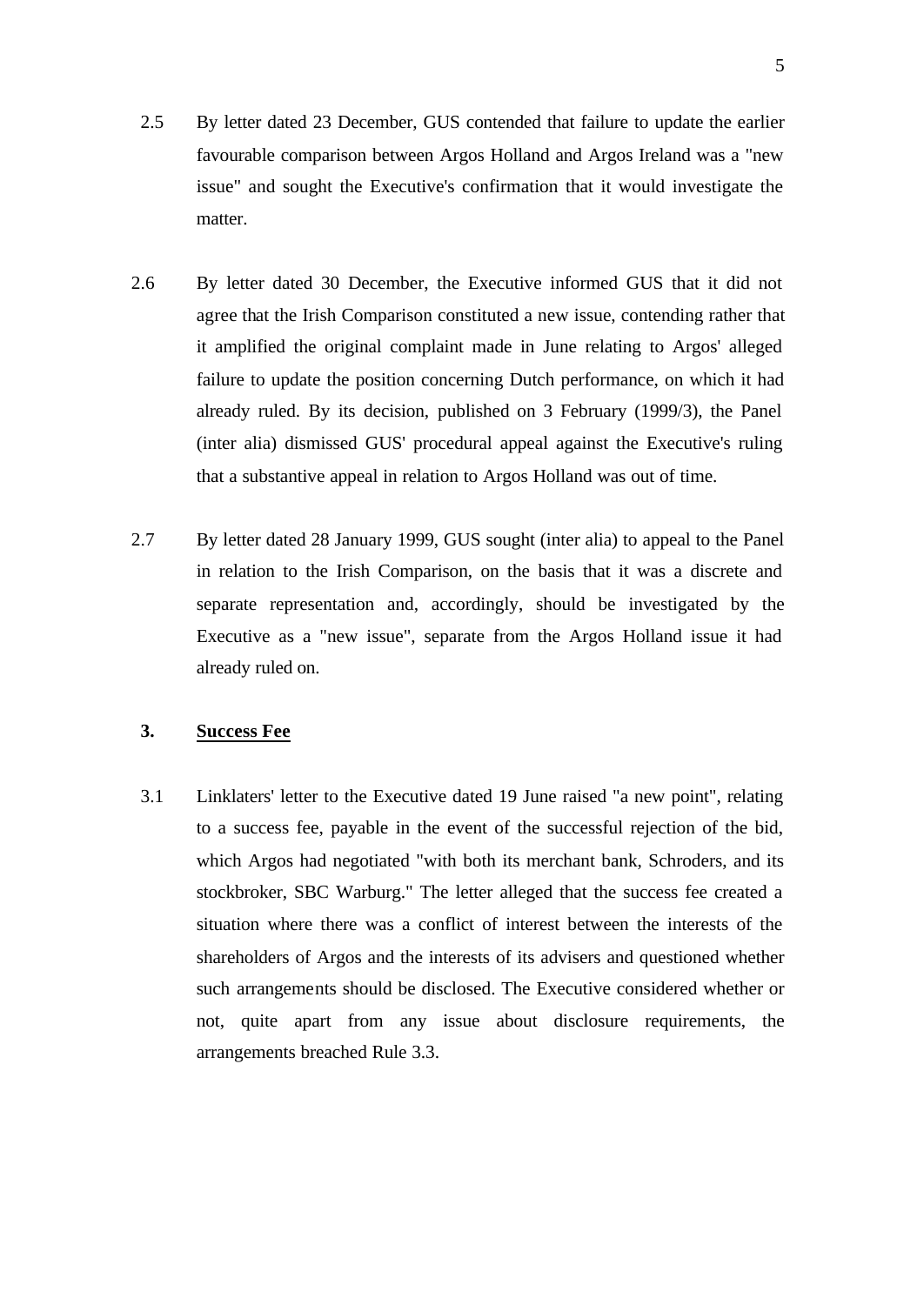- 3.2 The Executive concluded that Schroders had not been influenced by the success fee and asserted that a ruling that the fee did not breach Code standards was conveyed by telephone both to Linklaters and to Schroders on 29 June, and that this disposed of any Rule 3 issue. At the end of the conversation with Linklaters the Executive drew the inference that the matter was concluded.
- 3.3 The GUS Document (of 24 November) included a section on the success fees payable to Schroders and Warburgs and the implications under Rule 3.
- 3.4 By letter dated 8 February, Linklaters wrote to the Executive in relation (inter alia) to the fee arrangements. The Executive responded by letter dated 9 February to Linklaters to seek clarification of an assertion by GUS that no ruling by the Executive had ever been made in relation to Rule 3.3. The Executive also wrote to Lord Wolfson on 9 February. Linklaters responded to both letters by a letter dated 10 February confirming that GUS was not arguing that Warburgs, as Argos' stockbroker, fell within the independence requirements of Rule 3.3.
- 3.5 GUS asserted that it was not until 24 November that the complaint was made that the success fee might have, or ought to have, rendered the potential recipient a "disqualified" adviser ie one having a conflict of interest which could render it ineligible to give "independent" advice in terms of the Code, in particular Rule 3.3.
- 3.6 GUS contended that it had not received a ruling on Rule 3 aspects of its "conflict of interest" concern in June 1998 or at any time subsequently, contrary to the Executive's assertions set out in paragraph 3.2 above.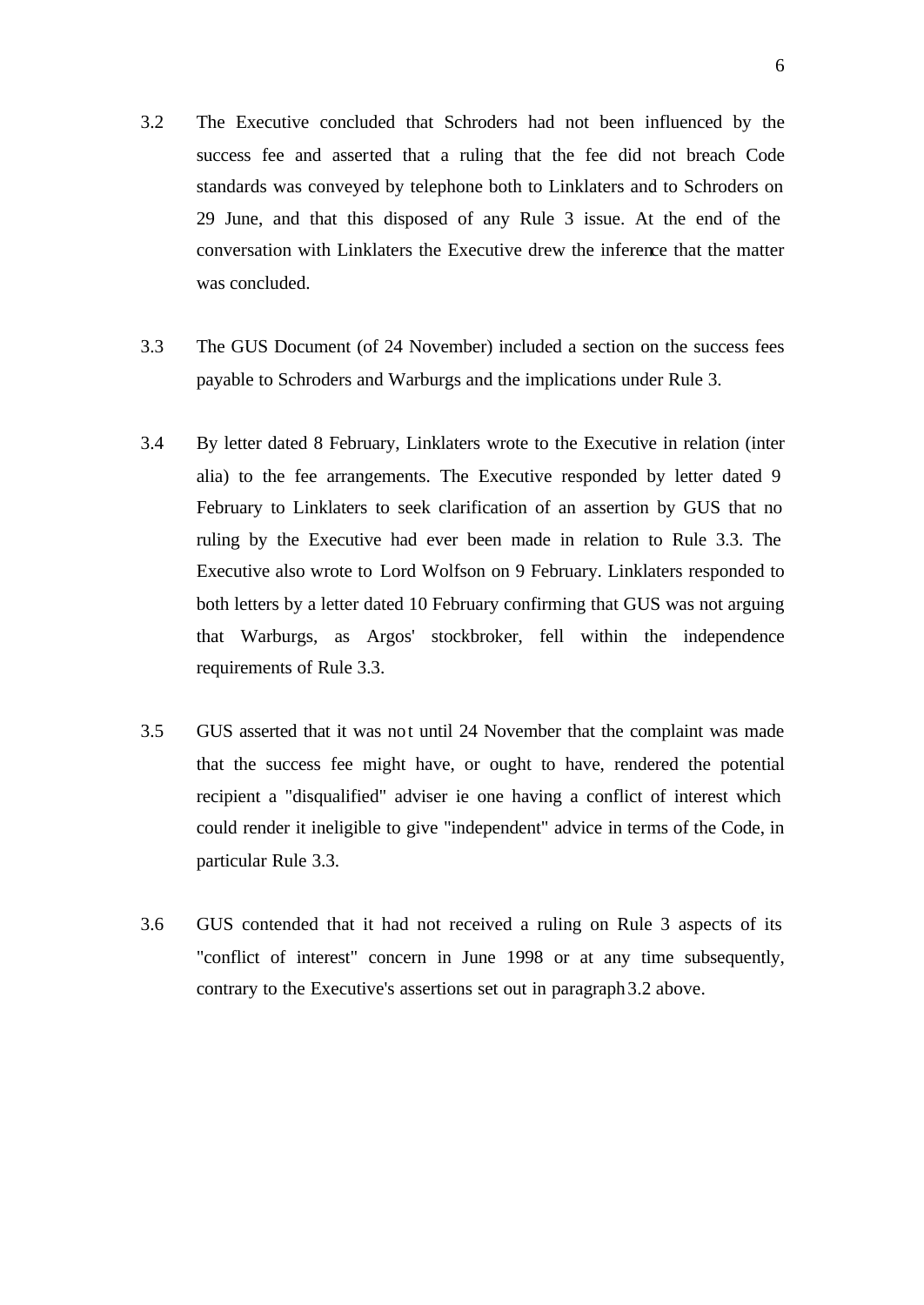#### **DECISIONS**

#### **4. Home Delivery**

- 4.1 The Panel took the view that Argos' document dated 3 April 1998 had to be considered as a whole and, indeed, with earlier documents issued by Argos. From this it was plain that Argos was setting out its strategy, growth prospects, initiatives and plans for the future in a variety of ways.
- 4.2 Included within this overall framework, were Argos' plans, clearly described as such in a number of places, for introducing a full Home Delivery service. It was in this context that there appeared (at page 16) the following passage:

#### "Home Delivery

Argos will be rolling out nationally a full home delivery service in 1999:

- the total cost of national roll-out will be less than  $£15$  million
- customers will be able to order from home the full range of Argos' products at Argos' prices, for home delivery or for collection in store.
- Argos, through Parcelforce, will offer its customers a next-day delivery service which is better value than that provided by most mail order houses, including GUS:
	- $£2.95: no choice of delivery slots$
	- $£5.00:$  choice of three delivery slots
	- Free: choice of three delivery slots (orders over £150)."
- 4.3 Argos had a longstanding working commercial relationship with Parcelforce. In respect of the proposed national Home Delivery service, Argos had itself carried out considerable commercial research and was working closely with Parcelforce on preparation for the pilot. The Board of Argos had resolved to provide the necessary funds to support the project. The Panel has no doubt that, as a matter of commercial reality, the Directors of Argos fully believed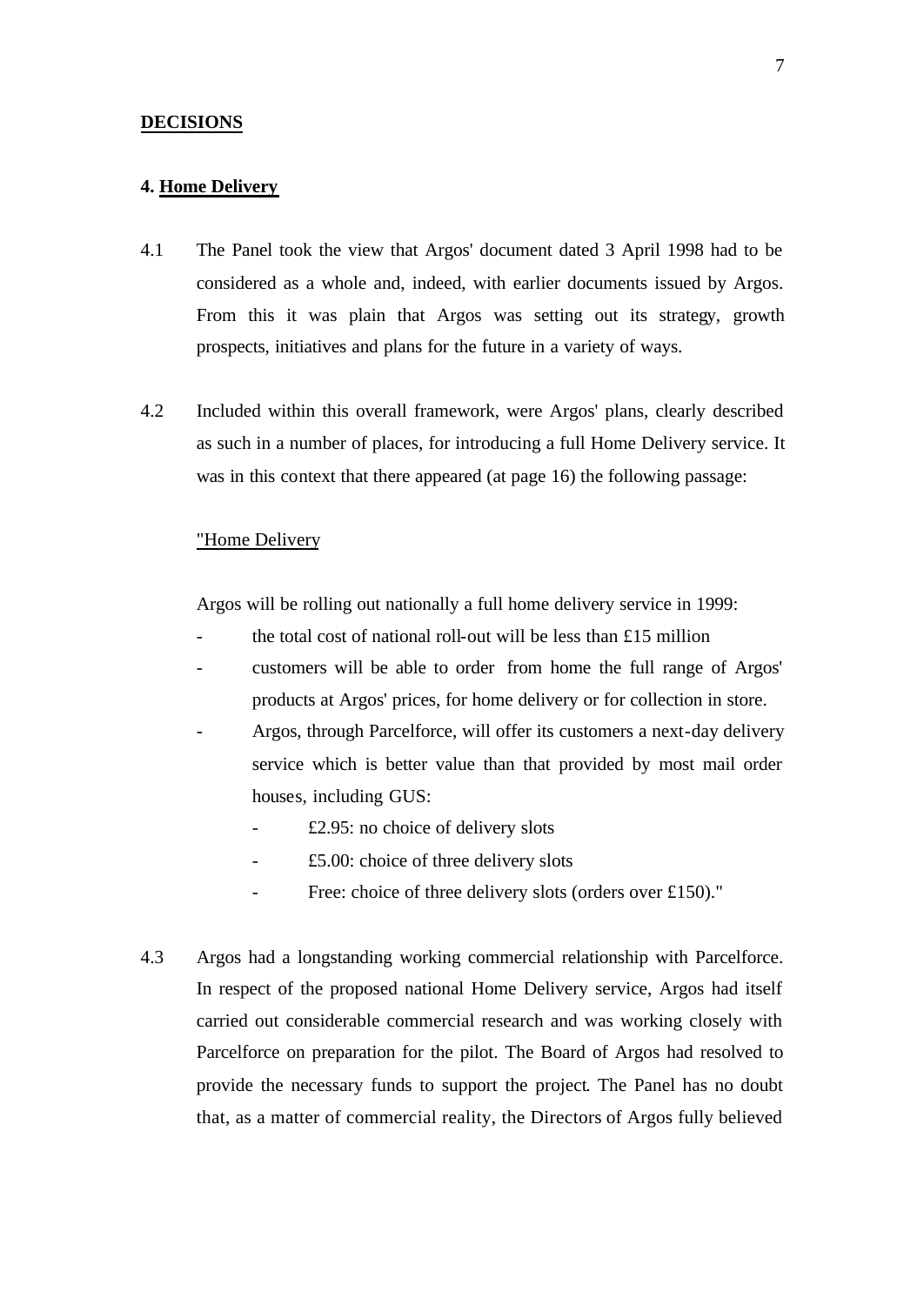that, under Argos' continued independent management, the planned Home Delivery service would be rolled out during 1999.

- 4.4 The Panel takes the view that the use of the word "will" (wherever it appears) in the passage quoted in paragraph 4.2 above, without qualification, was, if considered in isolation, over-confident. But the Panel is also of the view that, when considered in context, and having regard to the fact that the passage made clear that completion of the development outlined was still some way off in point of time, the material under consideration was neither factually inaccurate nor misleading.
- 4.5 Accordingly, the Panel unanimously dismisses this appeal.

## 5. **Irish Comparison**

- 5.1 In the view of the Panel, GUS' concerns in relation to the Irish Comparison also have to be viewed in the overall context of Argos' relevant documentation. The comparisons drawn by Argos, whether against budget or against initial trading in Ireland, formed a part, but only a part, of Argos' overall presentation; and it has not been suggested that the Irish Comparison was inaccurate at the time when it was made.
- 5.2 In the view of the Panel, references to Argos' trading in Holland have been sufficiently investigated, and neither the Executive nor the Panel should be required to investigate these matters further. Considered in its context the statement about the Netherlands is a single statement, whether comparing its trading with budget or with Ireland. Accordingly, in the view of the Panel the comparison with the launch of Argos in the Republic of Ireland was not a "new issue", but was an amplification of the matter raised in June; and the Executive had ruled on that matter in June.